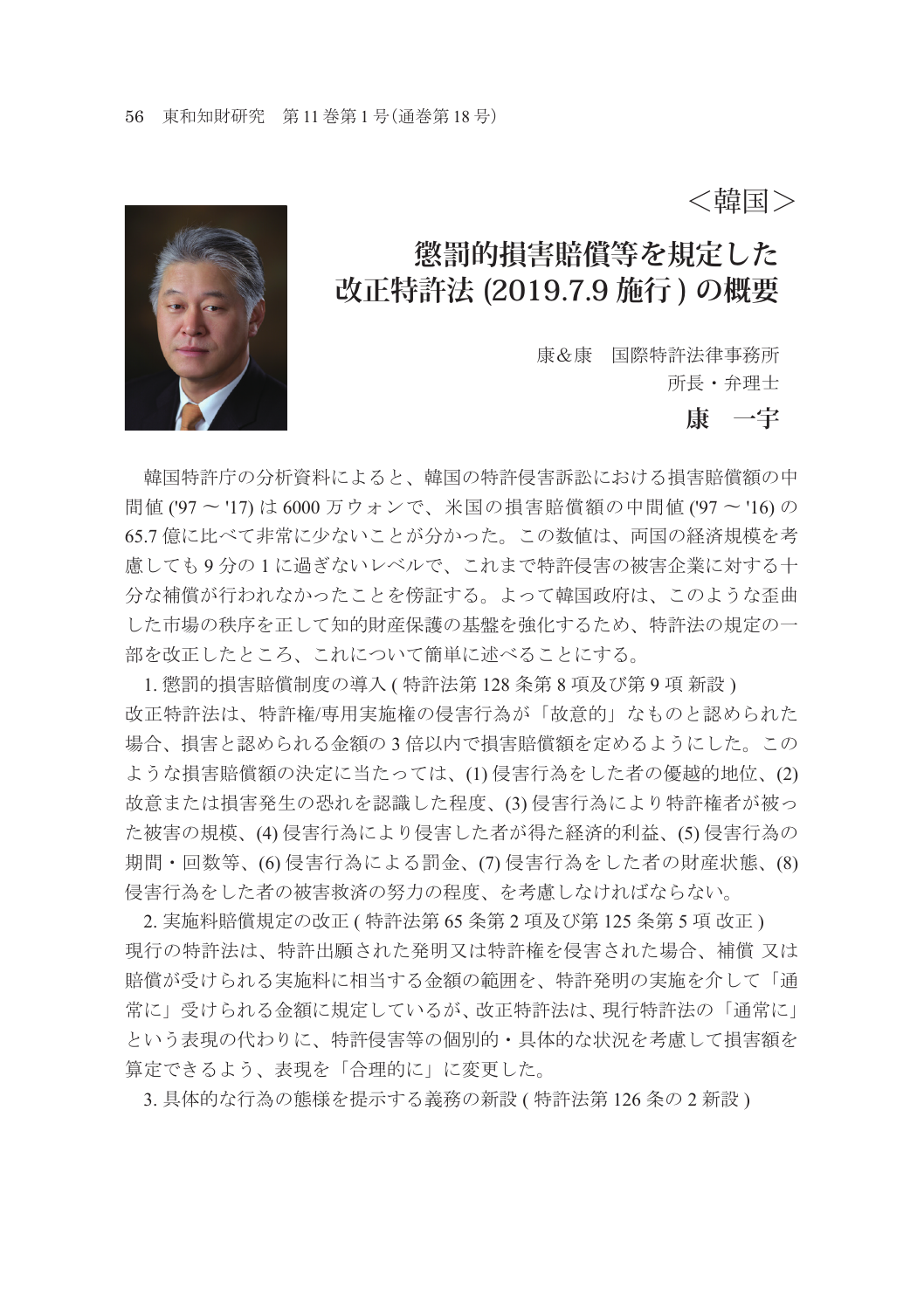Journal of Towa Nagisa Institute of Intellectual Property Vol.11, No.1 57

改正特許法は、特許権侵害訴訟で特許権者が主張する侵害行為の具体的な行為の 態様を否認する当事者は、自分の具体的な行為の態様を提示するように義務付け られ、当該当事者が正当な理由なしに自分の行為の態様を提示できない場合、裁 判所が特許権者が主張する行為の態様を真実であると認めることができるよう規 定した。

2018 年 9 月に中企中央会の調査によると、中小企業の技術奪取予防に対し期 待される最優先政策として「懲罰賠償制度の導入」が選ばれた。韓国ではこのよ うな市場の声を積極的に反映して、関連法の規定を改正した。こういった法改正 によって、韓国の知的財産の生態系がより一層、健全化されることが期待される。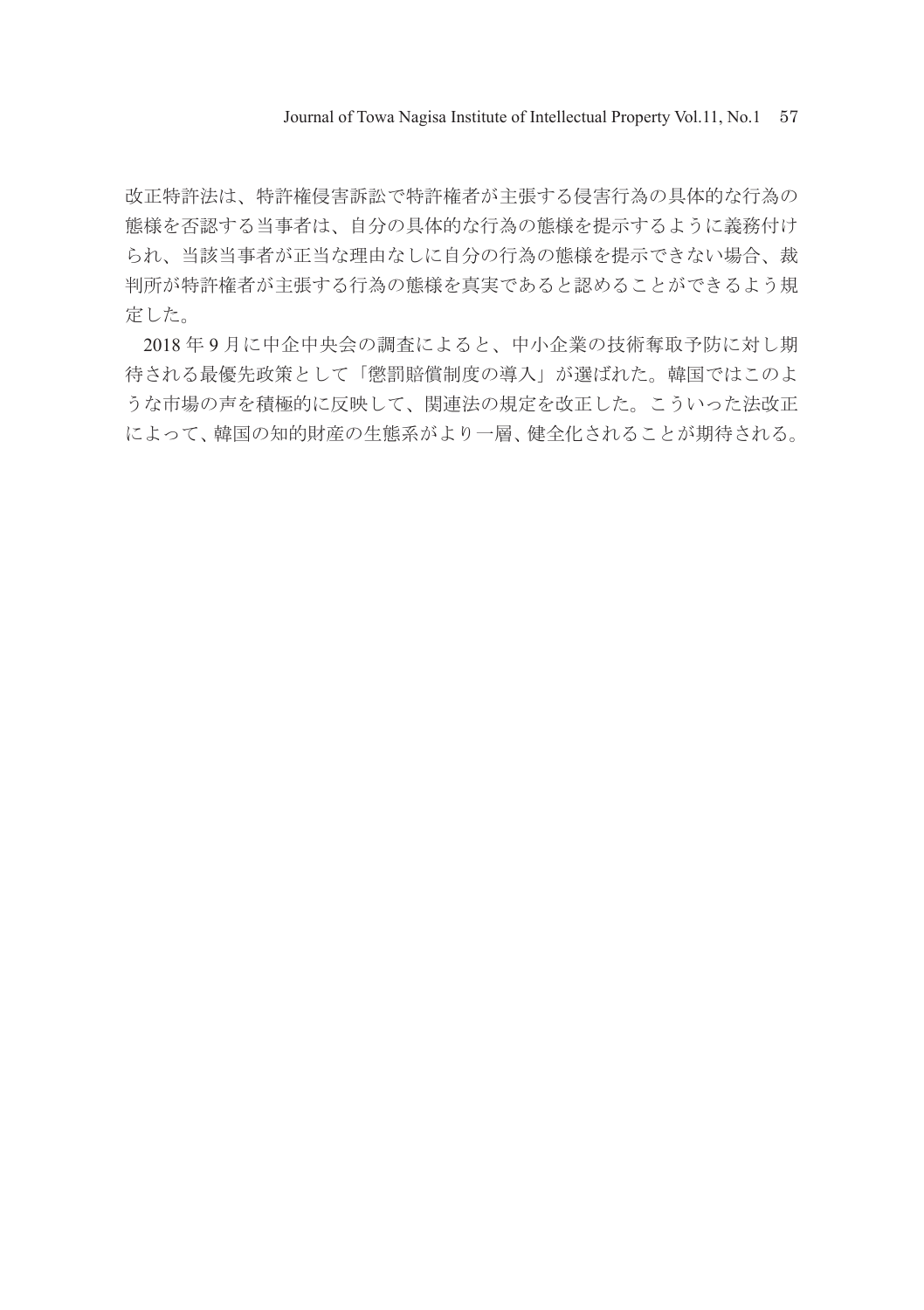## < **Korea** >

### **The Outline of the Patent Amendment Act of 9 July 2019 with Prescribing the Punitive Damages**

Kang & Kang International Patent & Law Office Managing Director

#### **Ea Roo Kang**

 According to the KIPO's analysis report, the median value of compensation for damages of infringement of a patent in Korea is 60 million won from 1997 to 2017. This is very little that the US's 6.57 billion won from 1997 to 2016. This value is just one-ninths of the economic scale of both countries. So we can consider that the compensation for infringement of a patent has been insufficient. The Korean Government amended a part of the Patent Act in order to reinforce the IP protection. I shall explain it.

 1. Introduction of punitive damaged (Patent Act Article 128 (8) and (9) established) The Patent Amendment Act provides the following action : when the infringement of a patent right or exclusive license is intentional, the one is liable to a fine determined within the three times as much as the cost of damages. On determination of the fine, the followings must be regarded : (1) superior bargaining position of the infringer, (2) intention or awareness that the act may result in damages, (3) damage scale on the patent owner, (4) economic benefits that the infringer has obtained, (5) period and number of the infringement, (6) fine for the infringement, (7) financial condition of the infringer and (8) compensation for damages by the infringer.

 2. Amendment of the royalty compensation (Patent Act Article 65 (2) and 125 (5) amended)

The existing law has enacted that the amount equivalent to the royalty that should be received as compensation for the infringement of the patented inventions or patent right is set the amount that is usually received from working own patented invention. And Patent Amendment Act changes the word 'usually' to 'reasonably' in order to calculate the damage with consideration of the specific and individual condition.